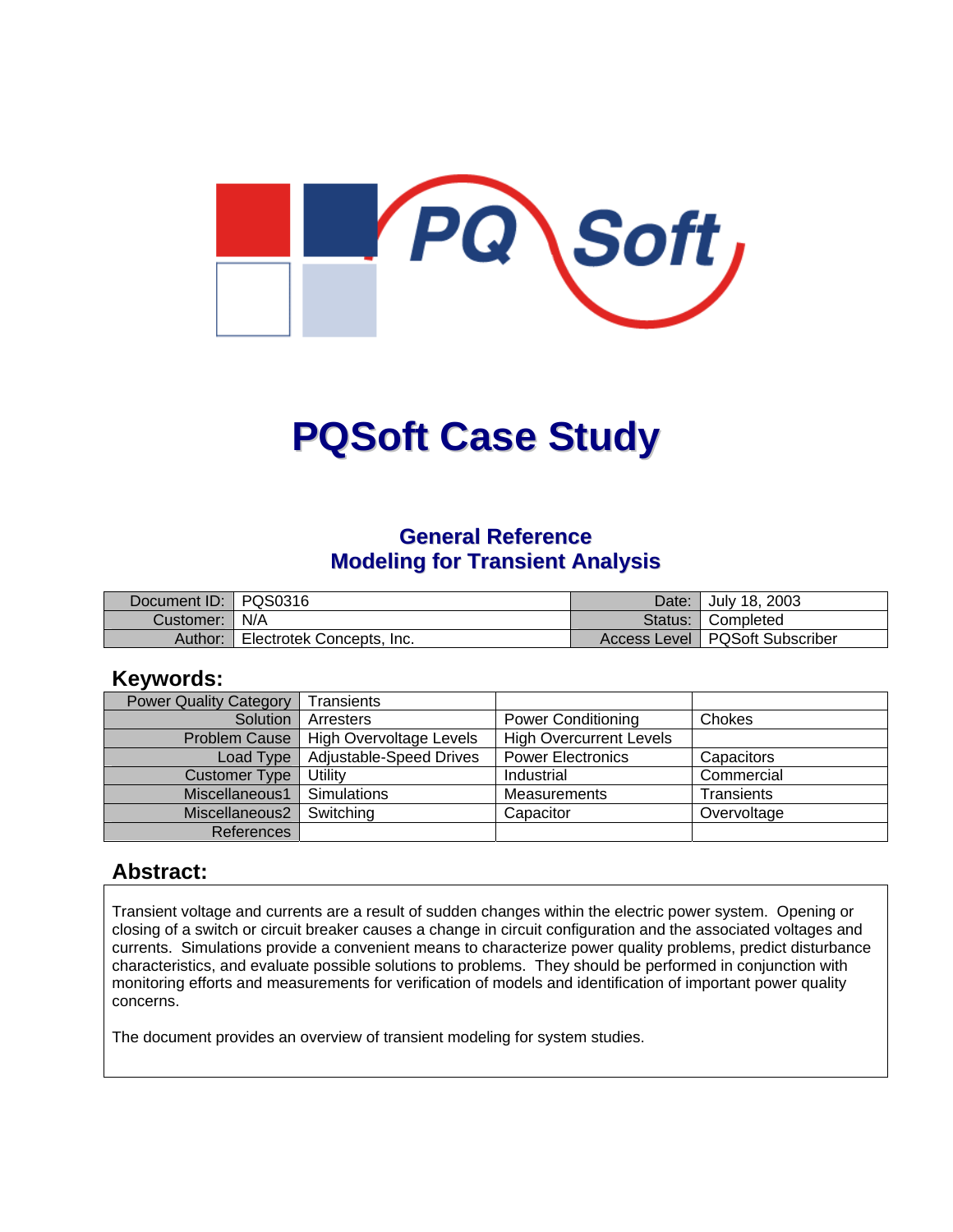# <span id="page-1-0"></span>**TABLE OF CONTENTS**

### **LIST OF FIGURES**

# **LIST OF TABLES**

|--|--|--|--|--|

### **GLOSSARY AND ACRONYMS**

| ASD         | Adjustable-Speed Drive                     |
|-------------|--------------------------------------------|
| СT          | <b>Current Transformer</b>                 |
| <b>EMTP</b> | Electromagnetic Transients Program         |
| <b>HVAC</b> | High-Voltage Air Conditioning              |
| <b>MOV</b>  | <b>Metal Oxide Varistor</b>                |
| PF.         | Power Factor                               |
| <b>PWM</b>  | <b>Pulse Width Modulation</b>              |
| TVSS        | <b>Transient Voltage Surge Suppressors</b> |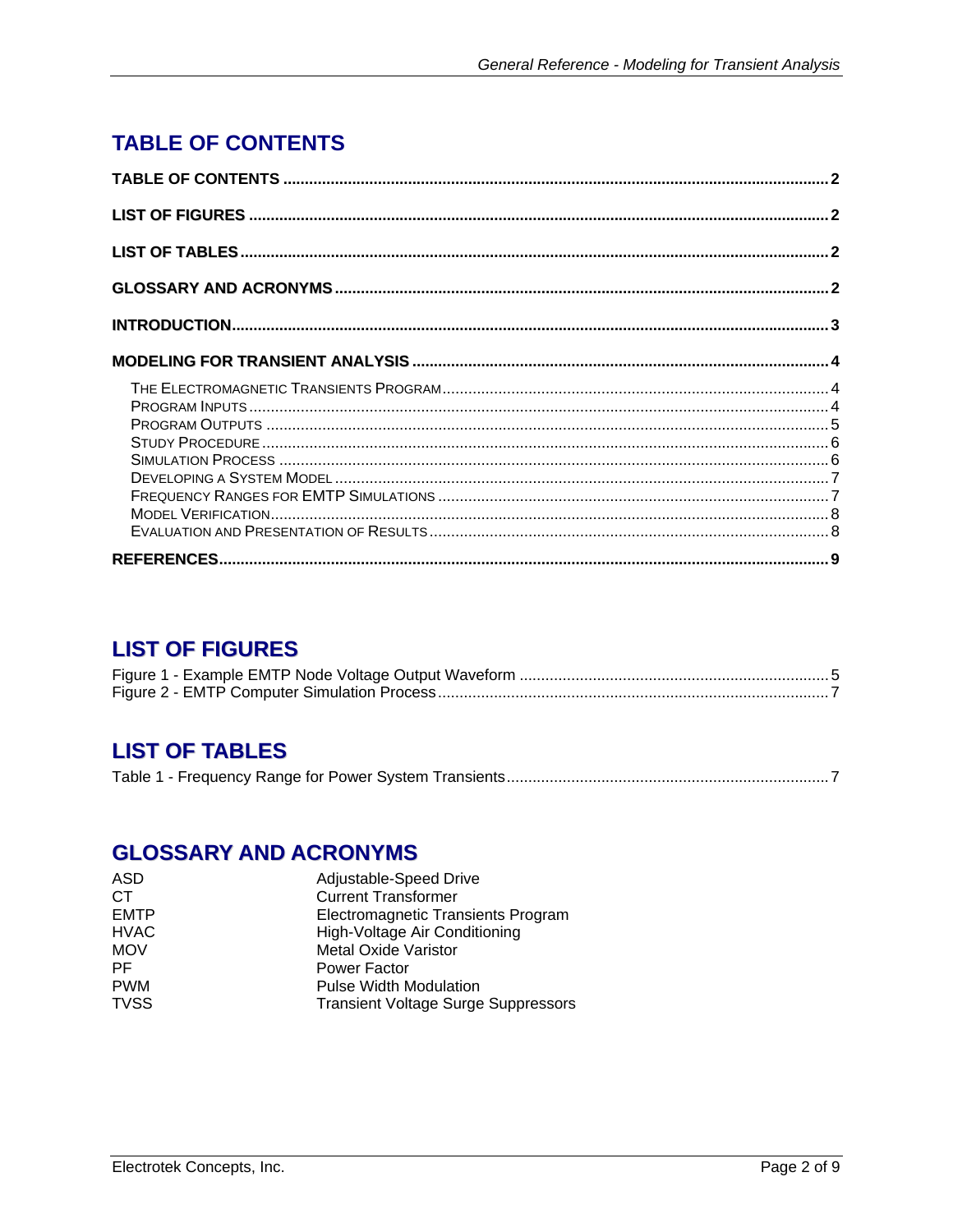## <span id="page-2-0"></span>**INTRODUCTION**

Transient voltage and currents are a result of sudden changes within the electric power system. Opening or closing of a switch or circuit breaker causes a change in circuit configuration and the associated voltages and currents. A finite amount of time is required before a new stable operating point is reached. Lightning strokes to exposed distribution circuits inject a large amount of energy into the power system in a very short time, causing deviations in voltages and currents which persist until the excess energy is absorbed by dissipative elements (surge arresters, load resistance, conductor resistance, grounding system, etc.). A principal effect of both these events is a temporary departure of power system voltage and current from the normal steady-state sinusoidal waveforms.

All transients are caused by one of two actions:

- − connection or disconnection of elements within the electric circuit
- injection of energy due to a direct or indirect lightning stroke or static discharge.

Opening or closing of switches is a very common occurrence, whether it be normal cycling of loads at the utilization level, or utility operations on the transmission and distribution system. Lightning and static discharge are less common, but the potential effects are obvious. The mechanism may also be unintentional, as with initiation of a short circuit.

Transient overvoltages and overcurrents are classified by peak magnitude, frequency, and duration. These parameters are useful indices for evaluating potential impacts of transients on power system equipment. The absolute peak voltage, which is dependent on the transient magnitude and the point on the fundamental frequency voltage waveform at which the event occurs, is important for dielectric breakdown evaluation (e.g. equipment insulation strength). Some equipment and types of insulation, however, may also be sensitive to rates of change in voltage or current. The transient frequency, combined with the peak magnitude, can be used to estimate the rate of change.

Transient characteristics are dependent on the combination of initiating mechanism and the electric circuit characteristics at the source of the transient. Circuit inductances and capacitances - either discrete components such as shunt capacitance of power factor correction banks or inductances in transformer windings, or stray inductance or capacitance because of proximity to other current carrying conductors or voltages - are responsible for the oscillatory nature of transients. If the dominant circuit elements are known, transient frequencies can be easily calculated, as with the case of utility capacitor switching. In many instances, where small inductances and capacitances associated with circuit conductors may predominate, transient frequencies are more difficult to calculate.

Natural frequencies within the power system depend on the system voltage level, line lengths, cable lengths, system short circuit capacity, and the application of shunt capacitors. On utility distribution circuits (4.16-34.5kV), transient frequencies between 300 Hz and 3 kHz are common. The lower frequencies occur when there are distribution capacitor banks and the higher frequencies are associated with the distribution lines themselves. In industrial and commercial utilization circuits (e.g. 480 volts), dominant natural frequencies between 5 kHz and 100 kHz are found (much lower frequencies will dominate if 480 volt capacitors are used). Transient frequencies in residential wiring systems (110/220 Volts) range from 50 kHz to 250 kHz. For comparison purposes, the series inductance and shunt capacitance of a typical power cord forms a resonant circuit with natural frequencies between 500 kHz and 2 MHz.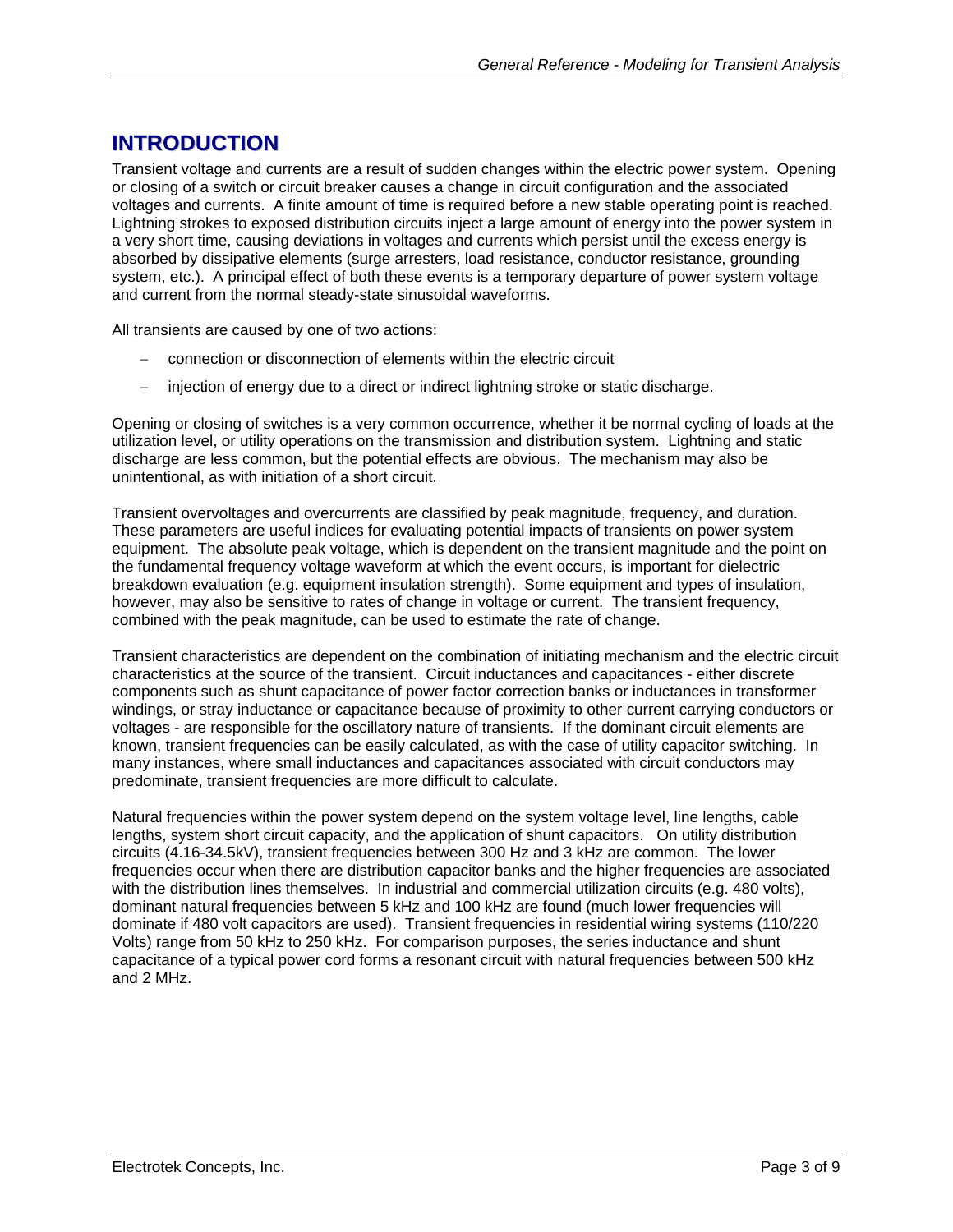# <span id="page-3-0"></span>**MODELING FOR TRANSIENT ANALYSIS**

#### *The Electromagnetic Transients Program*

The most widely used program for transient analysis is the Electromagnetic Transients Program (EMTP). The EMTP is used to simulate electromagnetic, electromechanical, and control system transients in multiphase power systems. It was originally developed, in the late 1960's, by Hermann Dommel at Bonneville Power Authority (BPA). Since then, there has been significant developments by groups all over the world.

The EMTP is a general-purpose computer program for simulating high-speed transient effects on electric power systems. The program features an extremely wide variety of modeling capabilities encompassing electromagnetic and electromechanical oscillations ranging in duration from microseconds to seconds. Examples of its use include switching and lightning surge analysis, insulation coordination, shaft torsional oscillations, ferroresonance, and HVDC converter control and operations.

The program initially comprised about 5000 lines of code, and was useful primarily for transmission line switching studies. As more uses for the program became apparent, BPA coordinated many improvements to the program. As the program grew in versatility and in size, it likewise became more unwieldy and difficult to use. One had to be an EMTP aficionado to take advantage of its capabilities. The development of a personal computer version of the program has helped to improve the usability, however, a typical user may find that it requires many man-years of effort to become proficient.

The EMTP is used to solve the ordinary differential and/or algebraic equations associated with an "arbitrary" interconnection of different electrical and control system components. The implicit trapezoidalrule (second order) integration is used on the describing equations of most elements that are modeled by ordinary differential equations. The result is a set of real, simultaneous, algebraic equations, which are solved at each time-step. These equations are written in nodal-admittance form, and are solved by ordered triangular factorization.

Studies involving use of the EMTP have objectives that fall in two general categories. One is design, which includes insulation coordination, equipment ratings, protective device specification, control systems design, etc. The other is solving operating problems such as unexplained outages or equipment failures.

#### *Program Inputs*

EMTP requires input data to describe the electrical network, control system information, initial conditions, the simulation case (time step size, duration of simulation), and the output requirements. The electrical network data is based on individual elements (lines, transformers, capacitors, etc.). Detailed descriptions of the data requirements for each element supported and the other data case requirements are provided in the EMTP User's Guide. The basic elements of a data case are listed below.

- Time step size, length of time to be simulated
- − Lumped branch data resistance, inductance, capacitance
- Traveling wave models for transmission lines
- Nonlinear elements (current/voltage or current/flux points)
- Synchronous machine models
- − Control system information (TACS Transient Analysis of Control Systems)
- Desired outputs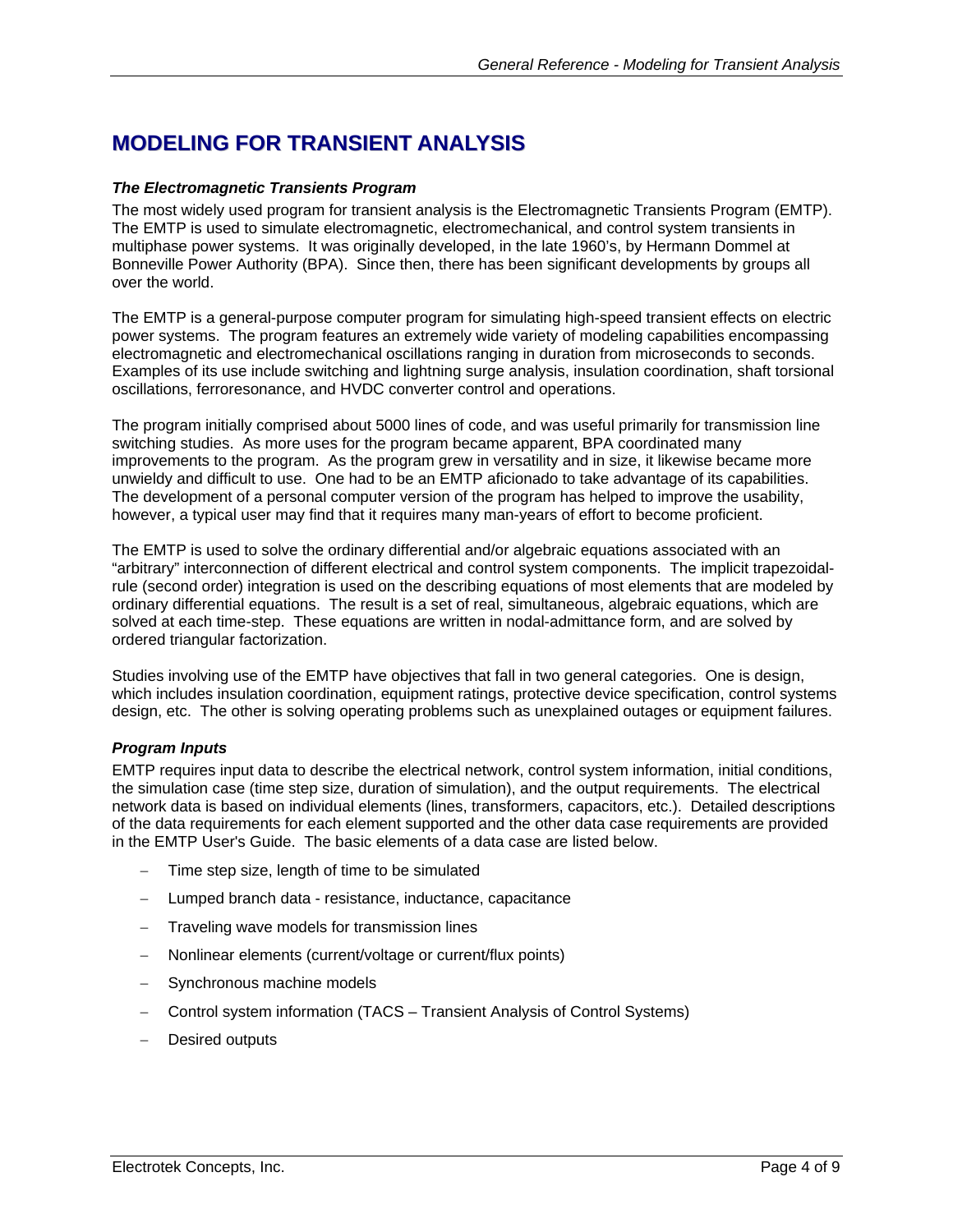<span id="page-4-0"></span>One commonly used method for the creation of EMTP data files deals with use of "template" files. These files provide the necessary formatting and allow the user to concentrate on the data preparation. An example of template style data is illustrated below.

```
C 
C 13.2 kV Ungrounded Capacitor Bank #1 - 1200 kVAr 
\mathcal{C}C <---Nodes--><---Refer--><-ohms<---mH<---uF<--------------------------------Out 
C < -Bus1 < -Bus2 < -Bus3 < -Bus4 < - - - -R < - - - -CCAP1A CN1 18.268<br>
CAP1R CN1 18.268
  CAP1B CN1 18.268
  CAP1C CN1 18.268
C .....^.....^.....^.....^.....^.....^.....^...................................^ 
CN1 0.01
C .....^.....^.....^.....^.....^.....^.....^...................................^ 
\overline{C}
```
#### *Program Outputs*

The main output of an EMTP simulation consists of the magnitude vs. time points for node voltages (illustrated in [Figure 1\)](#page-4-1), differential voltages (node--node), and branch currents. Other outputs from the transient case can also be calculated by EMTP (energy, power, etc.) but it is generally easier to let the output processing program generate these supplemental signals from the actual voltage and current data. The program performs a full steady state solution to develop initial conditions for the linear elements in the model. The initial conditions used for nonlinear elements depend on the specific model involved. The output from the steady state solution is also available in different levels of detail and can be very useful for debugging the model.

The various output quantities available include:

- Steady-state phasor solution branch voltages and currents, bus voltages, power loss, and power flows
- Data points for bus voltages, branch voltages, branch currents, branch energy dissipation, machine variables, and control system variables
- − Voltage magnitudes and angles as a function of frequency (frequency scan option)
- Statistical summary data for statistical cases

<span id="page-4-1"></span>

**Figure 1 - Example EMTP Node Voltage Output Waveform**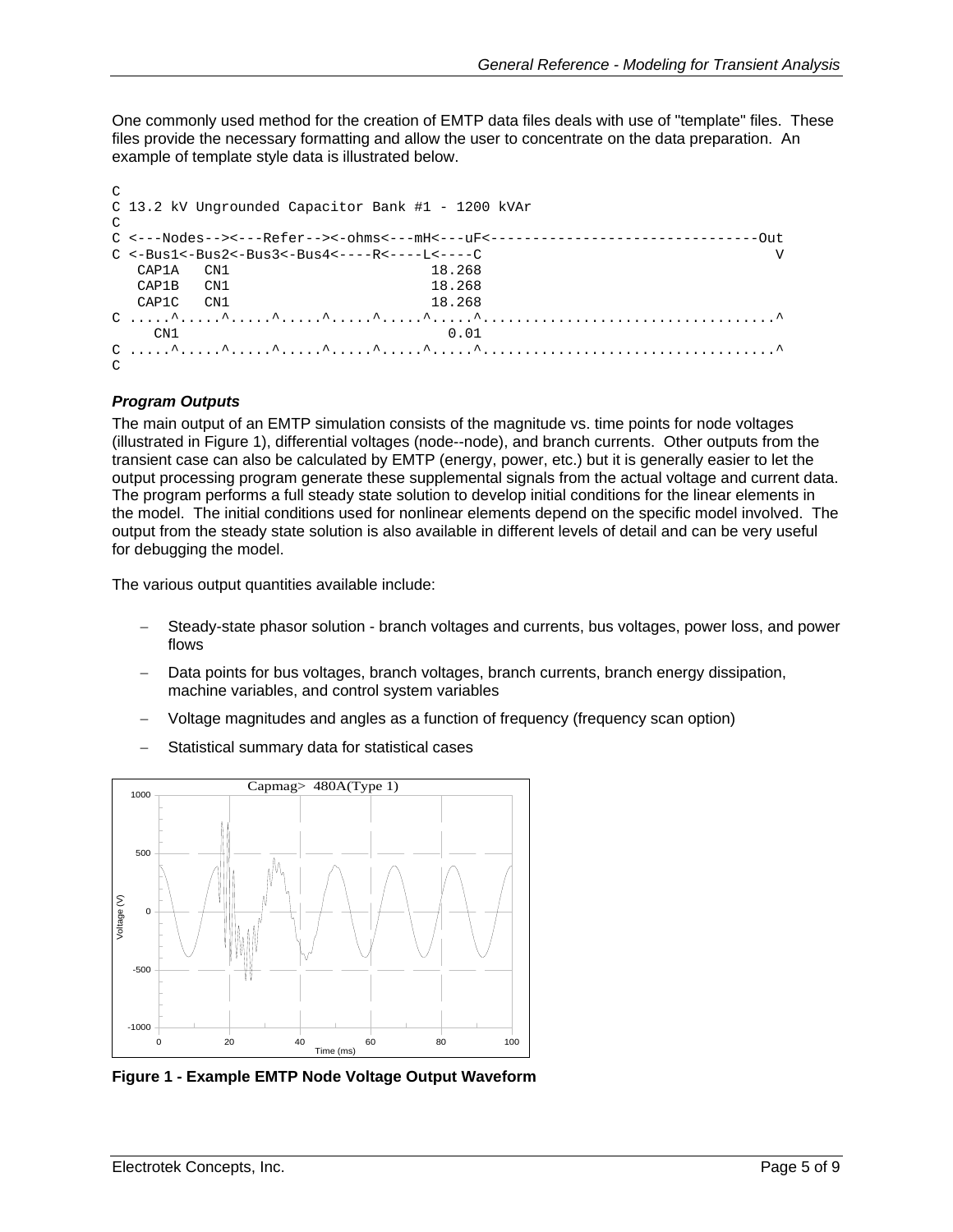#### <span id="page-5-0"></span>*Study Procedure*

The following is a suggested procedure for using EMTP to perform distribution system transient studies:

- Identify Study Objectives. The objectives will dictate the frequency range of interest, the modeling requirements, the variables to be investigated, and the types of output that are needed from the simulation.
- Determine Frequency Range of Interest. The frequency range will determine the type of component models required for the study, the required time step size, and the duration of the simulation. Some guidelines for determining the frequency range of interest and the impact on the required component models are provided in the Modeling Guidelines section of this report.
- Develop System Model. The extent of the system model depends on the capacitors and/or lines to be switched and the frequency range of interest. Obviously, it would be desirable for the model to include the entire system so you could just switch the device(s) of interest. However, the solution times for a very large model becomes excessive, and there is often limited improvement in accuracy beyond a more reduced model around the circuit of interest.
- Draw Connection Diagram and Label Buses. The bus labels will be used in the EMTP data file for identification.
- − Develop Component Models. Each component model (transmission line, distribution feeder, transformer, capacitor, breaker, etc.) will depend on the frequency range of interest and the specific transient event being evaluated.
- Run a Steady State Solution Case. This case will verify system connectivity and provides a sanity check for many of the system components.
- Estimate Expected Results. This can be done from previous studies, from the literature, or from hand calculations. It is important to know what to expect from the simulation so that major problems can be identified quickly.
- − Sensitivity Analysis for Important Variables. Important variables from the simulation should be evaluated to determine their impact on results. These could include breaker closing instants, transformer saturation, line length, capacitor size, etc.
- − Develop Solutions. Possible solutions (i.e. pre-insertion resistors) are evaluated and design specifications are developed.

#### *Simulation Process*

The process for completing a transient simulation (shown in [Figure 2\)](#page-6-1) consists of first collecting and developing the necessary data to represent the circuit to be modeled. Often this system representation is completed by "describing" the interconnection and component values in a simple ASCII text file. This text file method is a hold-over from earlier times, when the data was read line-by-line with a card reader. After the data file (.DAT) has been created, it is submitted to the EMTP solver. The solver reads the data file, line-by-line, and reports any significant errors (to be discussed in greater detail in an upcoming section). Satisfied that the case will solve the EMTP generates a matrix representation of the interconnected system. Typically, solution of both a steady-state case and a transient case occur.

There are two forms of EMTP output available for viewing. First, an ASCII text output (.OUT) file is produced. This file contains a summary of how the EMTP interpreted the input data file (useful for debugging component values), a connectivity table, full output of the steady-state case, and the requested output for the transient case. This transient output is also stored in a binary file (.PL4) for post processing and viewing.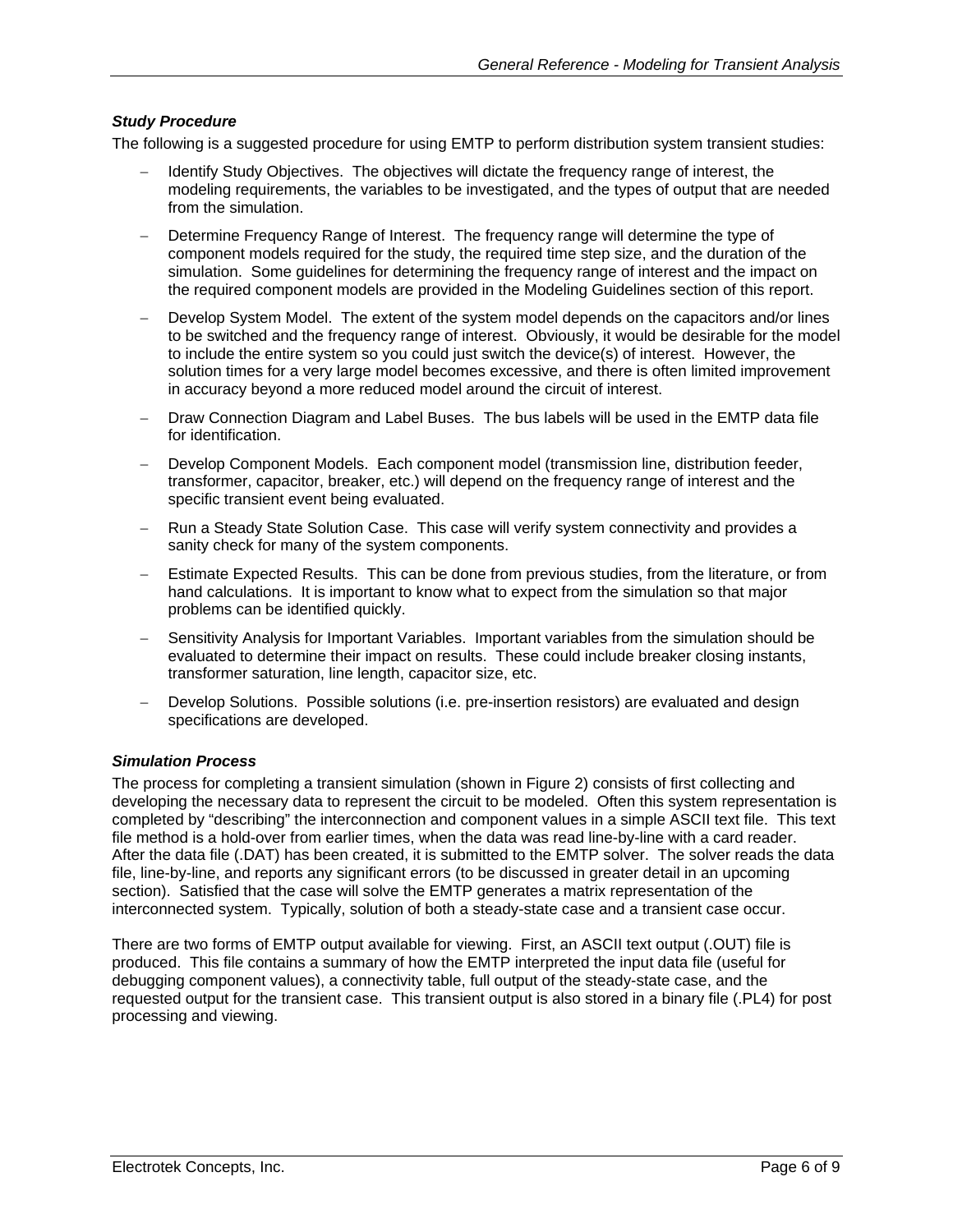<span id="page-6-1"></span><span id="page-6-0"></span>

**Figure 2 - EMTP Computer Simulation Process** 

#### *Developing a System Model*

One of the most important problems associated with developing a system model is: "How much of the system do I need to model?" Unfortunately, there are no rules to guide a user, it is often more of a feel that is developed over time. A good starting point for switching studies is to model one or two buses back from the switched bus. However, even this simple guideline fails from time-to-time. Perhaps the best method for determining the appropriate system model is to start with a small simple circuit that accurately represents the phenomena, and then add more of the system details to determine their impact on the solution result. Another factor in the system modeling question is model/simulation accuracy. Very often the goal of the study will determine the model complexity:

Selection of the time step is one of the most important decisions an EMTP user must make. Improper time step selection is analogous to selecting a monitoring device that samples a waveform at a slow enough rate that the transient of interest is partially or completely missed. There needs to be a balance between computational effort and accuracy when the time step is selected. The selection, much like the modeling question, is more of a feel then a hard and fast rule.

#### *Frequency Ranges for EMTP Simulations*

The study of electrical transient phenomena involves a frequency range from DC to about 60 MHz. Typically, electromagnetic phenomena involves frequencies above the power frequency, and electromechanical phenomena involves frequencies below the power frequency. Transient phenomena appear as transitions from one steady-state condition to another. The primary causes of these transitions are switching operations and lightning. Generally, the frequency of the resulting disturbance will fall somewhere in the following range [\(Table 1\)](#page-6-2):

| Origin                                    | <b>Frequency Range (Typical)</b> |
|-------------------------------------------|----------------------------------|
| Transformer energization & ferroresonance | (DC) 0.1 Hz - 1 kHz              |
| Load rejection                            | $0.1$ Hz - $3$ kHz               |
| Capacitor switching                       | $50/60$ Hz - 3 kHz               |
| Fault clearing                            | 50/60 Hz - 3 kHz                 |
| Fault initiation                          | 50/60 Hz - 20 kHz                |
| Line energization                         | 50/60 Hz - 20 kHz                |
| Line reclosing                            | (DC) 50/60 Hz - 20 kHz           |
| Transient recovery voltage                | 50/60 Hz - 100 kHz               |
| <b>Breaker restrikes</b>                  | $10$ kHz - 1 MHz                 |
| Lightning surges                          | 10 kHz - 3 MHz                   |

#### <span id="page-6-2"></span>**Table 1 - Frequency Range for Power System Transients**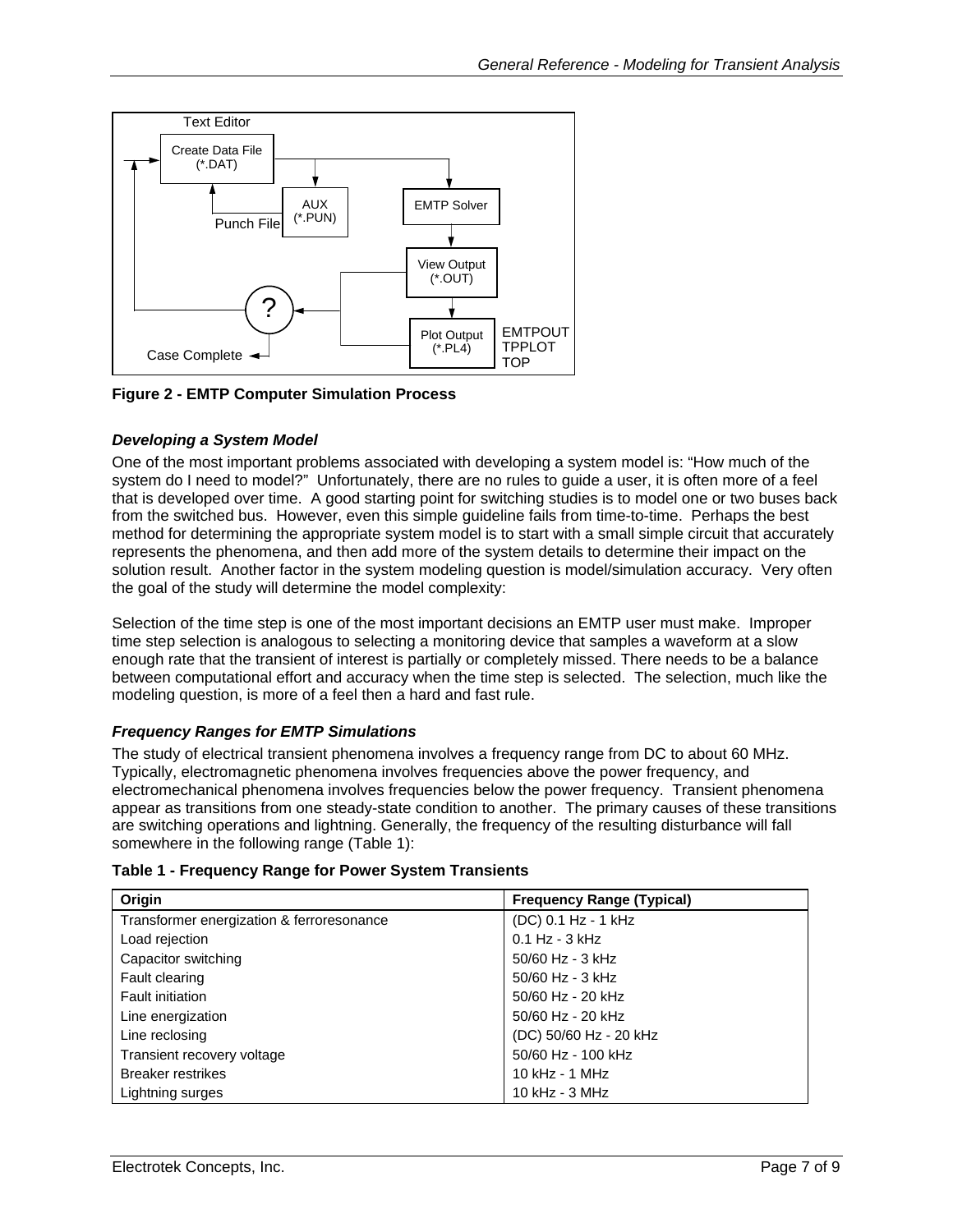#### <span id="page-7-0"></span>*Model Verification*

The single most important tool that the user has for verifying the EMTP case results is a basic knowledge of power system transients. Field test results, technical papers, basic textbooks, and more experienced engineers can all help. The textbook by Allan Greenwood, Electrical Transients in Power Systems, is a useful reference and it is recommended that the user review the basics of the phenomena before attempting to simulate it with the EMTP. Learning by doing can be very frustrating and applying the simulation results can be risky, when the user does not feel comfortable with the results of the study. When verifying the results of an EMTP case, the user should always check the input parameter interpretation and network connectivity table. The steady-state solution should be checked to verify known quantities, such as bus voltage, branch currents, etc.

Pre-switching steady-state waveforms should be examined for characteristic harmonic content and the waveform should be allowed to reach a stable condition before any switching is done. An example of this is the interaction between capacitor switching and adjustable-speed drives (ASDs). There are actually two transients events that occur during the simulation, however it only the second event - capacitor switching - that is of any interest. The first event, ASD starting, should be allowed sufficient time to reach a stable operating point before the capacitor is switched. There are a number of methods for accomplishing this task, however, at times the easiest method is to simply let the simulation run long enough to stabilize.

#### *Evaluation and Presentation of Results*

Upon completion of the transient simulation case, an evaluation of the accuracy of the results is required. As previously mentioned, it is desirable that the user have a basic understanding of the phenomena of interest. In essence, the user should know what the result should be (or at least a good idea of what the waveform should look like) before completing the case. In reality, however, this is not always the case, so it becomes even more important that the user have confidence in the accuracy of the data file. Simulation results are generally presented in the form of overvoltage and overcurrent quantities. Overvoltages are generally quantified in per-unit of the maximum crest (peak) line-to-ground voltage. This applies for both line-to-line and line-to-ground transient voltages.

Presentation of simulation results may take a number of different forms (i.e. graphical, tabular, etc.). It may be just as important to present the result in a way easily understood by the audience, as it is to complete the simulation correctly. Failure of either results in no action taken.

The main output of an EMTP simulation consists of the magnitude vs. time points for node voltages (previously illustrated in [Figure 1\)](#page-4-1), differential voltages (node-node), and branch currents. Other outputs from the transient case can also be calculated by EMTP (energy, power, etc.) but it is generally easier to let the output processing program generate these supplemental signals from the actual voltage and current data. The various output quantities available include:

- Steady-state phasor solution branch voltages and currents, bus voltages, power loss, and power flows
- Data points for bus voltages, branch voltages, branch currents, branch energy dissipation, machine variables, and control system variables
- − Voltage magnitudes and angles as a function of frequency (frequency scan option)
- − Statistical summary data for statistical cases

In addition, study results may take the form of summary tables and/or graphs that illustrate the results for multiple simulations. For example, one common method for presentation of results is in the form of an overvoltage vs. variable graph. The "variable" may be quantities like line length, transformer size, capacitor size, choke size, etc. It is much easier for the audience to understand the impact of a specific variable on the overvoltage range using this method (as opposed to page after page of simulation waveforms).